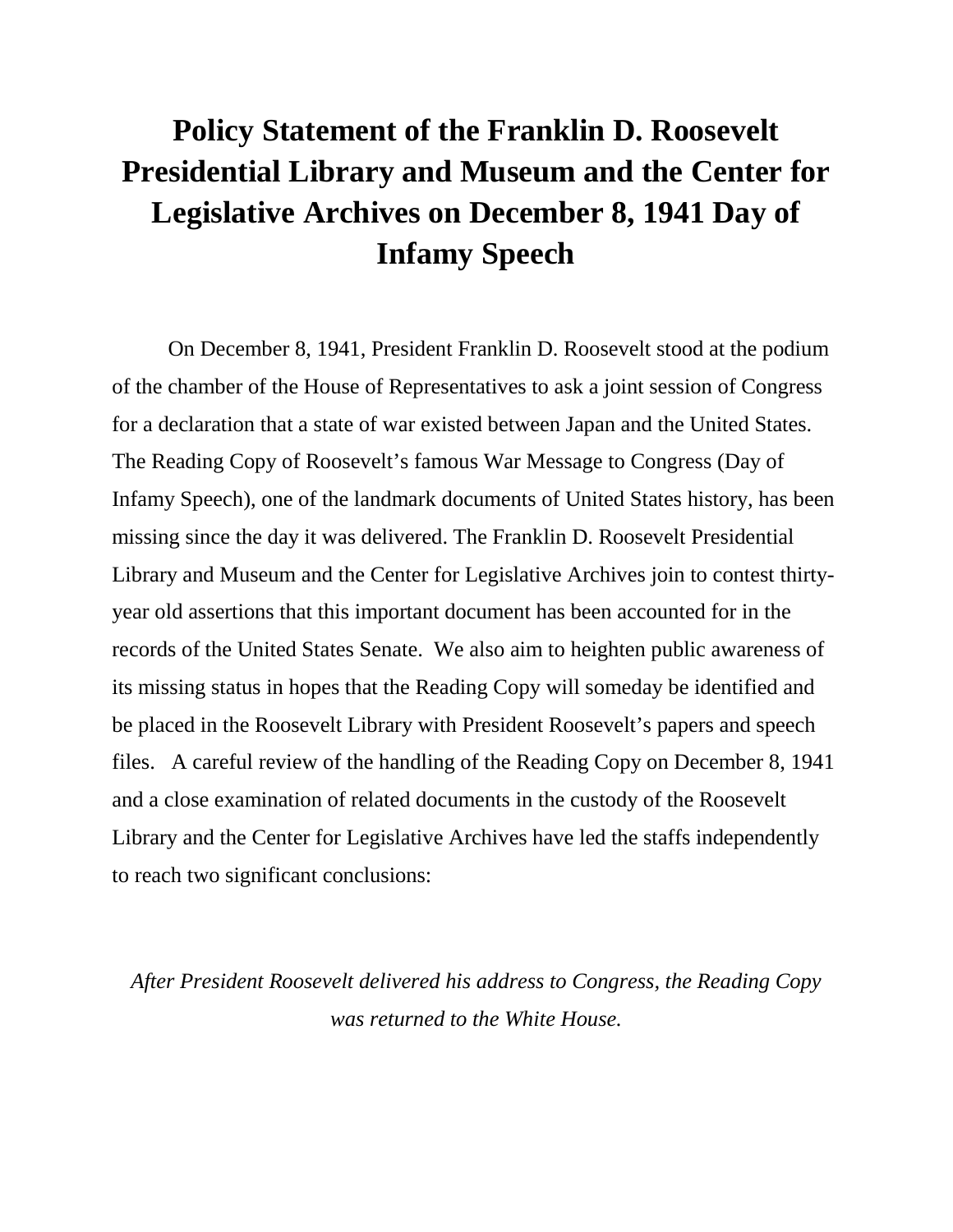In his memoir, *Affectionately, F.D.R.* (1959), the president's eldest son, James Roosevelt, wrote that he took the Reading Copy from his father, returned with it to the White House, and removed the speech from his coat before it disappeared. President Roosevelt was so concerned about the lost Reading Copy that he wrote to his son wanting to make sure that he did not still have the speech. In the letter, FDR hoped that the document could be found and sent to the Roosevelt Library because the speech was "just about equal in importance to the First Inaugural Address." Grace Tully, the president's personal secretary who prepared the Reading Copy and maintained the president's speech files, also wrote in her memoir, *F.D.R. My Boss* (1949), of her distress over the missing document after the president returned to the White House on December 8th. She had Mike Reilly, chief of the White House detail of the U.S. Secret Service, investigate. The Secret Service, Tully reported, "traced it from the Capitol via Jimmy [James Roosevelt] to the White House foyer where it was last seen sitting on top of the coat rack to the right of the front door. There the trail ended."

*News accounts, statements by National Archives officials, and National Archives publications and exhibits stating or implying that the president left the chamber of the House without the Reading Copy, and that in 1984 the missing document was found in the records of the U.S. Senate, lack factual foundation.*

An April 2, 1984, *New York Times* article reported that a National Archives staff member discovered a copy of the December 8, 1941 speech in Senate records while she was searching for documents for an exhibit celebrating the 50<sup>th</sup> anniversary of the creation of the National Archives. When the document was shown to the Assistant Archivist for Presidential Libraries and the Director of the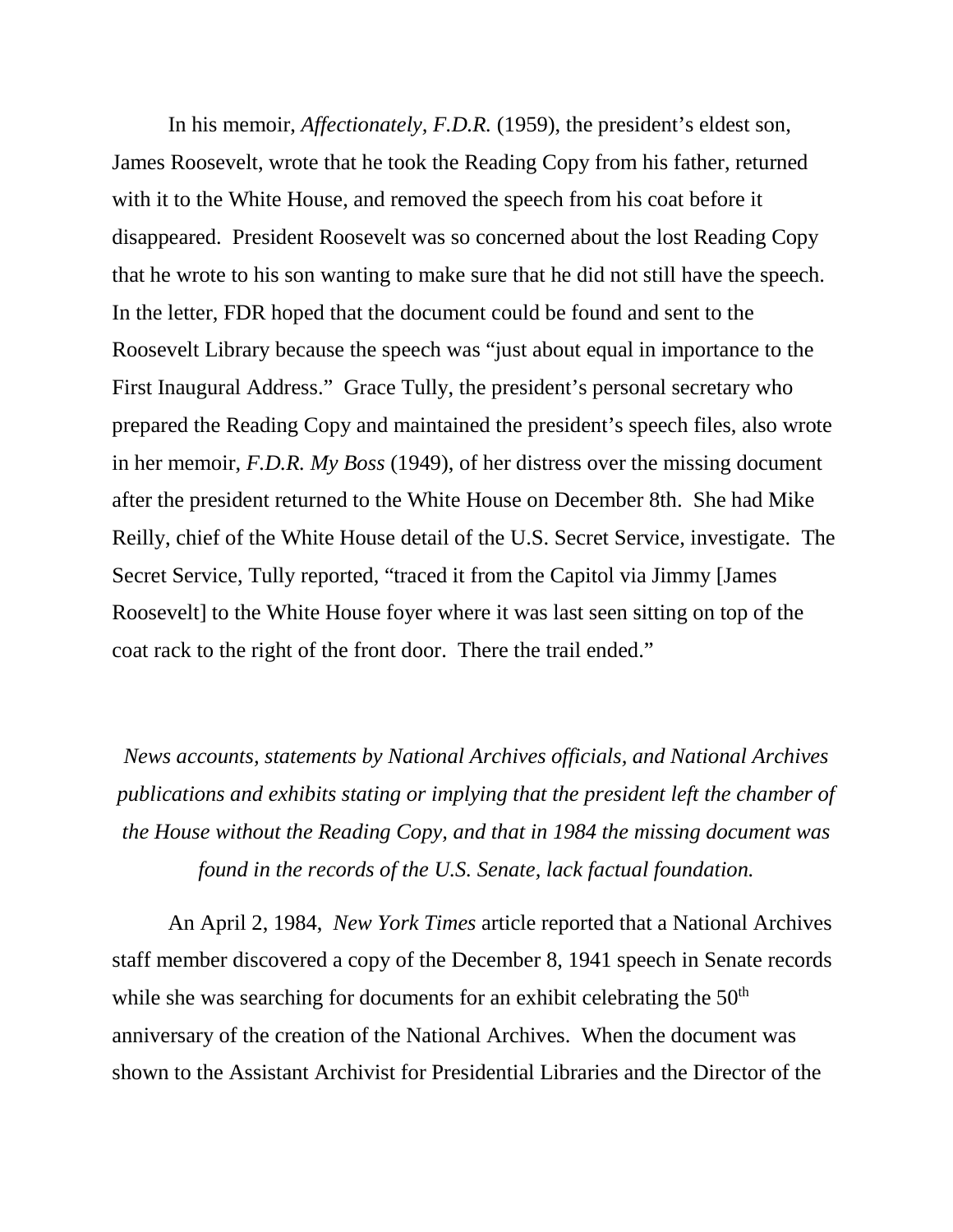Franklin D. Roosevelt Library, according to the article, the two National Archives officials "verified that it was the long-lost speech… The two officials had no explanation of how the speech had made its way into the Senate files but said it had *presumably* [emphasis added] been picked up by a Senate aide and filed with other documents…"

The extent to which the original document was examined by the Library Director or Roosevelt Library staff is unclear. Nevertheless, this version of events was perpetuated by the National Archives in an article that appeared in the Winter 2001 issue of *Prologue* magazine about the 60<sup>th</sup> anniversary of the speech. As a result, this story has been restated further in the media and in the permanent exhibits on display at the United States Capitol Visitor Center.

Hand-written emendations on the Senate copy – some of which appear to be in Franklin Roosevelt's handwriting and which are unusual for a copy of a presidential speech presented to Congress – may have contributed to the earlier National Archives officials mistakenly concluding that the Senate copy was the president's reading copy. The speed with which the speech was drafted by the president and put into final form by his secretary and staff on the afternoon of December  $7<sup>th</sup>$  prior to a Cabinet meeting that night and the Joint Session the next day may have resulted in the unusual circumstance of the president marking-up the copies himself.

We also believe that the "wish was the father to the thought" and the National Archives officials "found" what they very much hoped to find in this document. But the Center also holds a virtually identical but separately typed copy of the president's speech in the records of the House of Representatives, which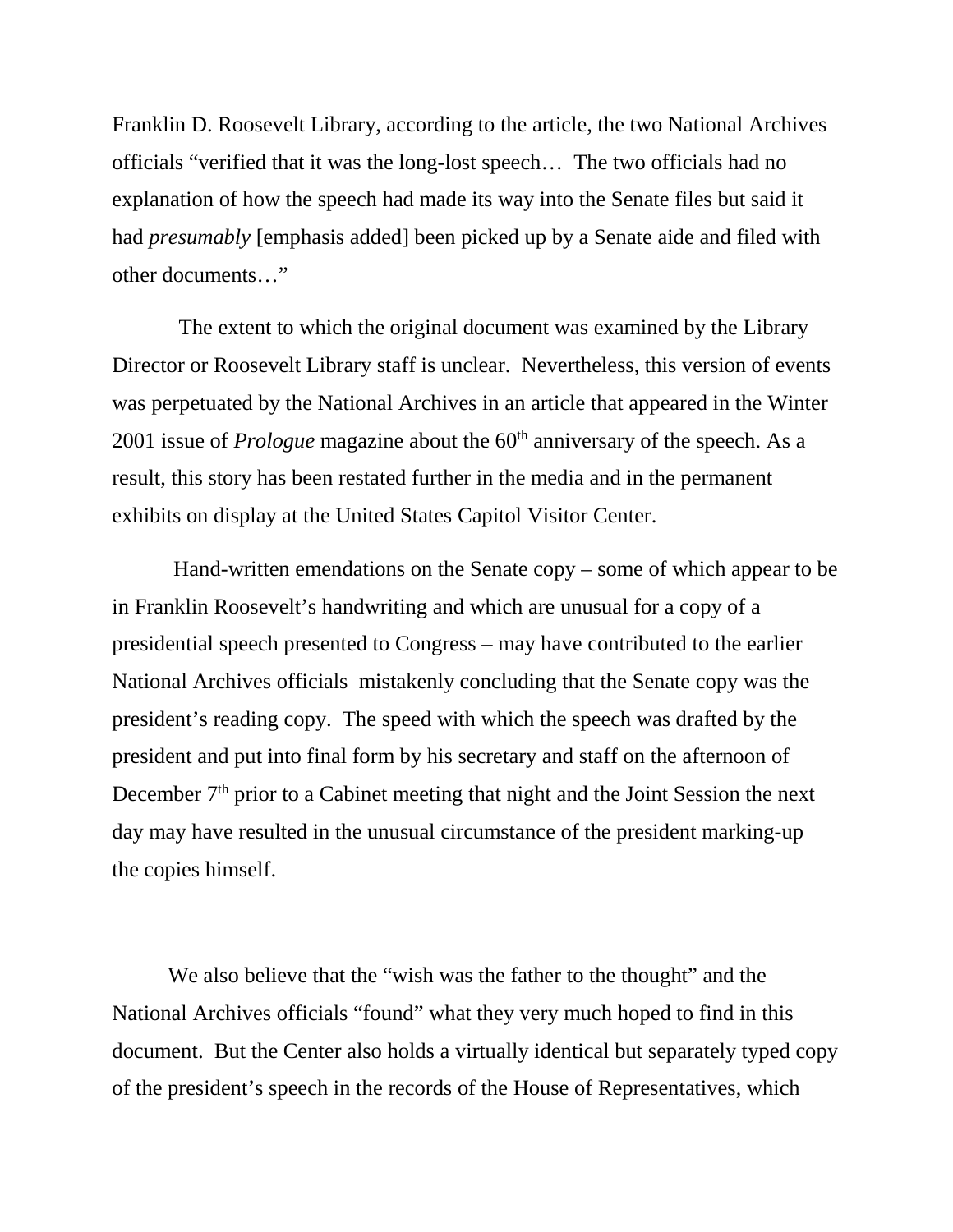also bears a presidential signature and has hand-written emendations to the text. The officials failed to look for and examine this House record in 1984, an effort that might have prevented their erroneous declaration. Although the 2001 *Prologue* article did mention in passing the presence of the House copy, this fact did not alter the mistaken analysis and conclusion that the Senate copy was the Reading Copy.

Furthermore, neither the Senate nor House copies resemble the unique physical features of the reading copies that Grace Tully meticulously assembled for the president's speeches and which she diligently filed in the president's papers now at the Roosevelt Library. Among the distinctive characteristics of the reading copies were a heavy stock 8 ½ x 11 inch paper, rounded corners, triple spaced and typed in blue ribbon ink, and three holes down the left side so that the pages could be placed in a three ring binder during reading.

And so it is the determination of the staffs of the Roosevelt Library and the Center for Legislative Archives that the nearly identical Senate and House documents are the official copies of the address that the president conveyed to Vice President Henry Wallace in his capacity as President of the Senate and to Speaker of the House Sam Rayburn. They are not the Reading Copy prepared by Ms. Tully and used by the president to deliver his speech.

From the First Congress (1789-1791) forward, it was customary for presidents to provide the Senate and the House with official copies of their addresses and other papers of high intrinsic value which were filed in record series identified as *President's Messages, Reports, and Communications*. Internal descriptions of records at the Center suggest that Senate and House copies of Roosevelt's address of December 8, 1941 were received in this customary manner, that archivists attached no special significance to the Senate copy, and that they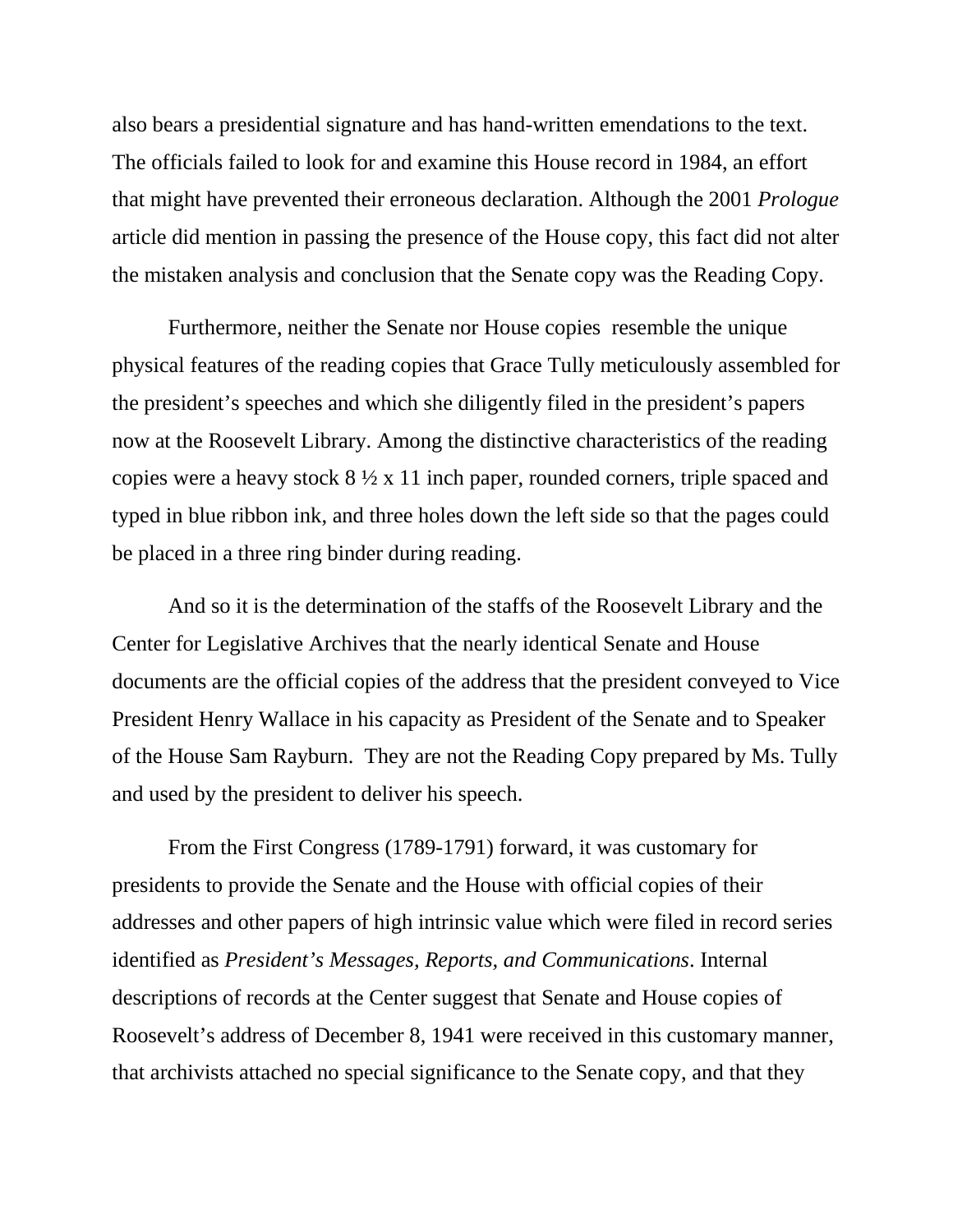were routinely filed as the official Senate and House copies of the presidential message.

The *Preliminary Inventory to the Records of the United States Senate, 1789- 1946* (1950) entry for the Seventy-seventh Congress (1939-1941) includes the *Presidential Messages* series without any reference to the December 8, 1941 address. An extensive card file index of individual documents with locations includes a card titled, *Roosevelt, Franklin D. (Message to Congress Asking for a Declaration of War on Japan)*, and the description, "For the Senate Copy, see the file Sen. 77A-H1". The *Guide to the Records of the United States Senate at the National Archives, 1789-1989: Bicentennial Edition (1989),* published five years after the appearance of the April 2, 1984 *New York Times* article, made no reference to Roosevelt's Reading Copy of the December 8, 1941 address, but indicated that the Center held "President Franklin Roosevelt's 'Day of Infamy' speech asking for a declaration of war in 1941" in the *Messages, Reports, and Communications* series for the Seventy-seventh Congress. Although a Senate clerk wrote on the back of the Senate document "Dec 8, 1941, Read in joint session", this marking does not mean that the document was the copy from which the president read.

## *Conclusion*

The Franklin D. Roosevelt President Library and Museum and the Center for Legislative Archives jointly affirm and acknowledge that the Reading Copy of President Franklin D. Roosevelt's December 8, 1941 War Message to Congress remains a missing document. The assertions that FDR either left the Reading Copy on the podium or handed it to a clerk appear to be purely speculative and contradict the first-hand accounts of James Roosevelt and others at the White